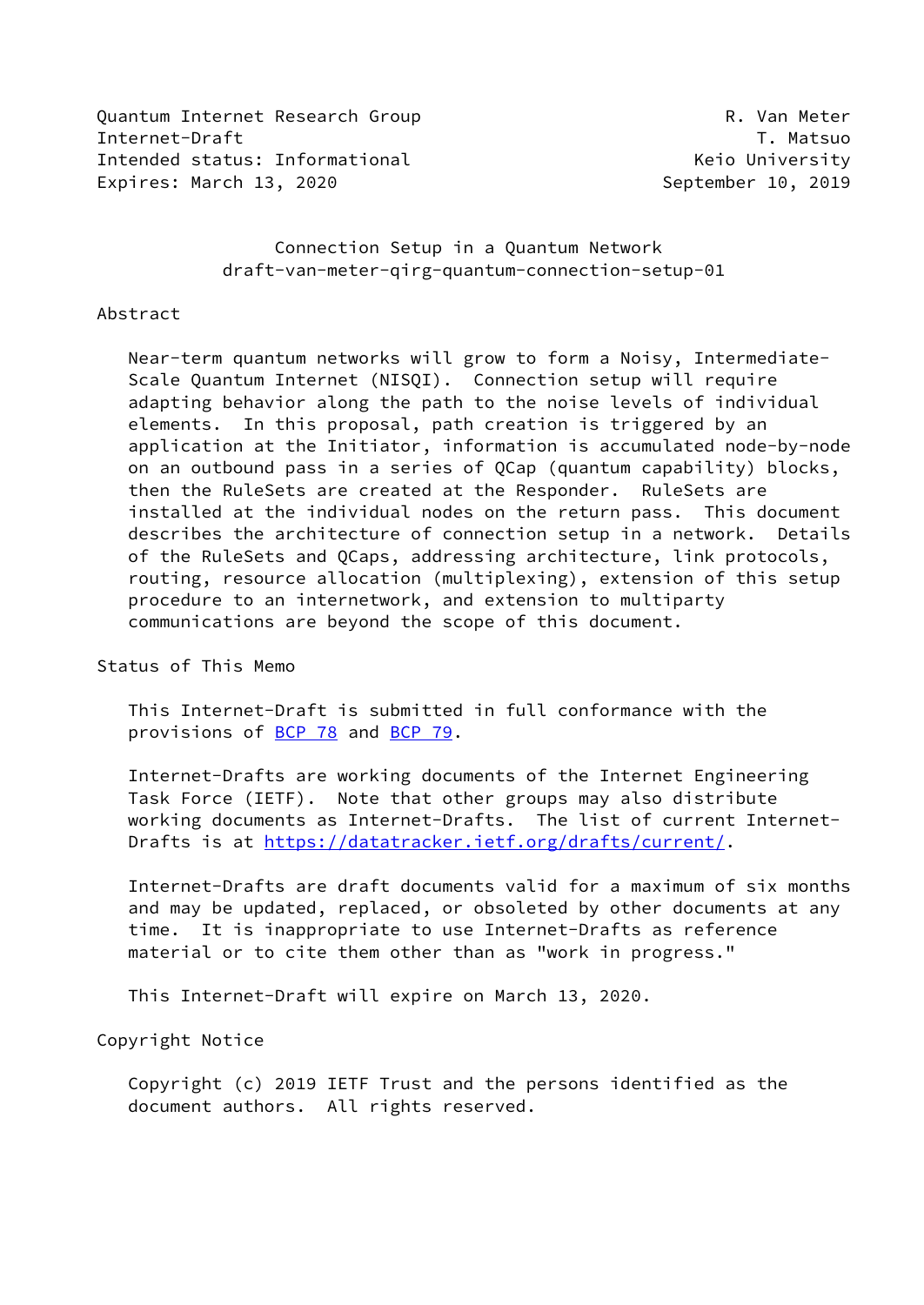<span id="page-1-1"></span>Internet-Draft September 2019

This document is subject to **[BCP 78](https://datatracker.ietf.org/doc/pdf/bcp78)** and the IETF Trust's Legal Provisions Relating to IETF Documents [\(https://trustee.ietf.org/license-info](https://trustee.ietf.org/license-info)) in effect on the date of publication of this document. Please review these documents carefully, as they describe your rights and restrictions with respect to this document. Code Components extracted from this document must include Simplified BSD License text as described in Section 4.e of the Trust Legal Provisions and are provided without warranty as described in the Simplified BSD License.

#### Table of Contents

| 1.                                                                                                                                                                                                                                                                                                                                                                                                                                                                              | $\overline{2}$                            |
|---------------------------------------------------------------------------------------------------------------------------------------------------------------------------------------------------------------------------------------------------------------------------------------------------------------------------------------------------------------------------------------------------------------------------------------------------------------------------------|-------------------------------------------|
| 1.1.                                                                                                                                                                                                                                                                                                                                                                                                                                                                            |                                           |
| 2.                                                                                                                                                                                                                                                                                                                                                                                                                                                                              | $\frac{10}{5}$                            |
| 3.                                                                                                                                                                                                                                                                                                                                                                                                                                                                              |                                           |
| $3.1$ . Short Description of Phases                                                                                                                                                                                                                                                                                                                                                                                                                                             | $\overline{5}$                            |
| $3.2$ . Rationale for this Architecture                                                                                                                                                                                                                                                                                                                                                                                                                                         | $\overline{5}$                            |
| $\underline{4}$ . Message Contents and Elements                                                                                                                                                                                                                                                                                                                                                                                                                                 | $\overline{6}$                            |
| 4.1.                                                                                                                                                                                                                                                                                                                                                                                                                                                                            | $\underline{6}$                           |
| Quantum Capabilities (QCap)<br>4.2.                                                                                                                                                                                                                                                                                                                                                                                                                                             | $\overline{1}$                            |
| 4.3.                                                                                                                                                                                                                                                                                                                                                                                                                                                                            | $\overline{1}$                            |
|                                                                                                                                                                                                                                                                                                                                                                                                                                                                                 | $\frac{7}{9}$ $\frac{8}{9}$ $\frac{1}{9}$ |
| Initiating a Connection Setup Request $\cdots$<br>5.1.                                                                                                                                                                                                                                                                                                                                                                                                                          |                                           |
| 5.2.                                                                                                                                                                                                                                                                                                                                                                                                                                                                            |                                           |
| Responder Processing<br>5.3.                                                                                                                                                                                                                                                                                                                                                                                                                                                    |                                           |
| 5.4.                                                                                                                                                                                                                                                                                                                                                                                                                                                                            |                                           |
| $6.$ Rejection and Robustness of the Setup Process                                                                                                                                                                                                                                                                                                                                                                                                                              | $\overline{9}$                            |
| Rejection by a Repeater or Router $\dots$<br>6.1.                                                                                                                                                                                                                                                                                                                                                                                                                               | 9                                         |
| Rejection by a Responder $\cdot \cdot \cdot \cdot \cdot \cdot \cdot \cdot \cdot \cdot \cdot \cdot \cdot \cdot \cdot$<br>6.2.                                                                                                                                                                                                                                                                                                                                                    | 10                                        |
| 6.3.                                                                                                                                                                                                                                                                                                                                                                                                                                                                            | 10                                        |
| 7.                                                                                                                                                                                                                                                                                                                                                                                                                                                                              | 10                                        |
| 8.                                                                                                                                                                                                                                                                                                                                                                                                                                                                              | 11                                        |
| 9.                                                                                                                                                                                                                                                                                                                                                                                                                                                                              | 11                                        |
|                                                                                                                                                                                                                                                                                                                                                                                                                                                                                 | 11                                        |
| 10.1. Normative References                                                                                                                                                                                                                                                                                                                                                                                                                                                      | 11                                        |
| 10.2. Informative References                                                                                                                                                                                                                                                                                                                                                                                                                                                    | 11                                        |
| Authors' Addresses<br>$\mathbf{r}^{\prime}=\mathbf{r}^{\prime}=\mathbf{r}^{\prime}=\mathbf{r}^{\prime}=\mathbf{r}^{\prime}=\mathbf{r}^{\prime}=\mathbf{r}^{\prime}=\mathbf{r}^{\prime}=\mathbf{r}^{\prime}=\mathbf{r}^{\prime}=\mathbf{r}^{\prime}=\mathbf{r}^{\prime}=\mathbf{r}^{\prime}=\mathbf{r}^{\prime}=\mathbf{r}^{\prime}=\mathbf{r}^{\prime}=\mathbf{r}^{\prime}=\mathbf{r}^{\prime}=\mathbf{r}^{\prime}=\mathbf{r}^{\prime}=\mathbf{r}^{\prime}=\mathbf{r}^{\prime}$ | 12                                        |

#### <span id="page-1-0"></span>[1](#page-1-0). Introduction

Building a connection across a quantum network [\[theqi](#page-12-2)] is a classical task. Because of the low success probability of quantum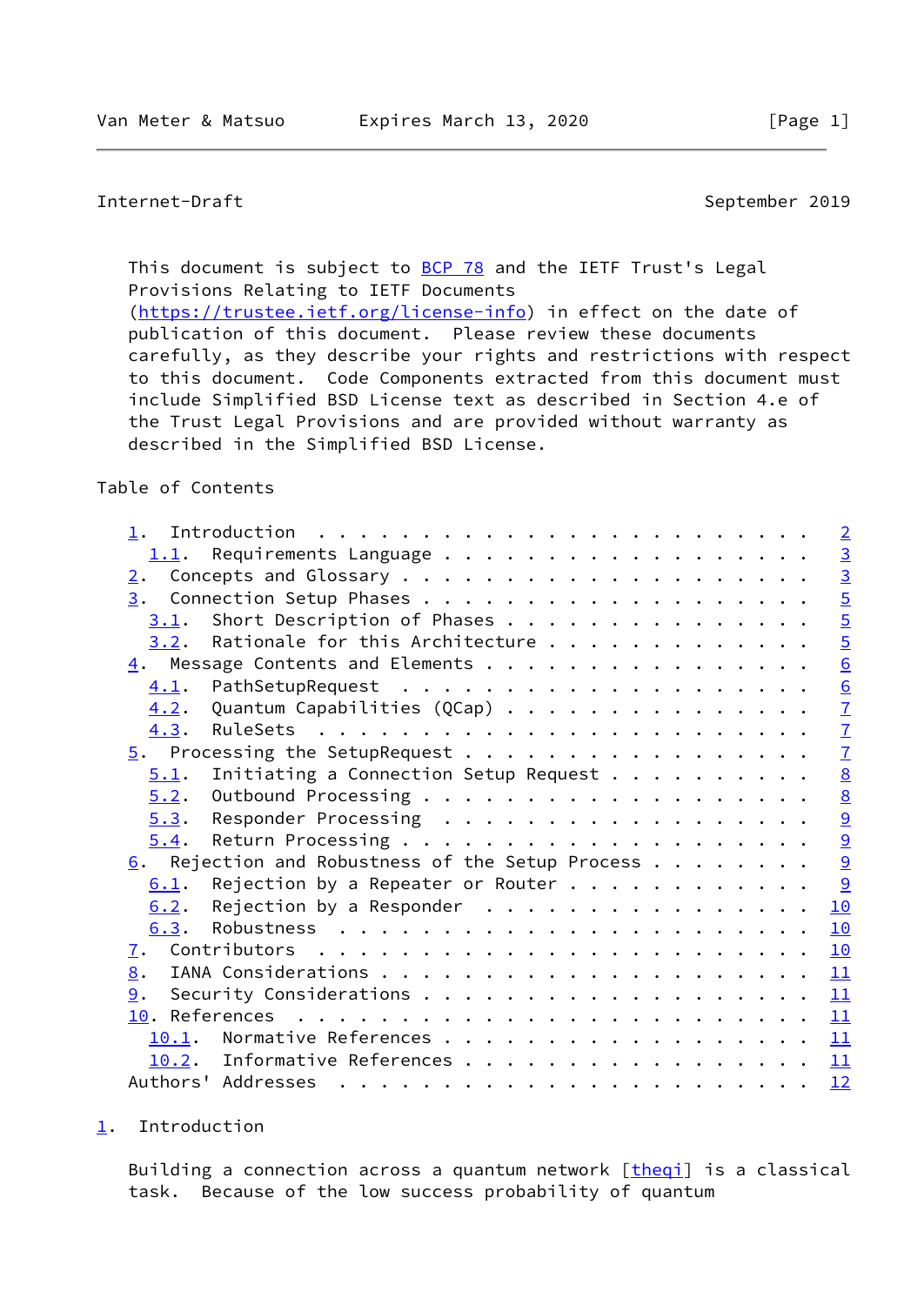communication due to photon loss and the extremely high error rates due to the fragile nature of quantum information, quantum communication between two nodes more closely resembles a coordinated computation distributed among the set of nodes forming the path

Van Meter & Matsuo Expires March 13, 2020 [Page 2]

<span id="page-2-1"></span>Internet-Draft September 2019

 between the two nodes than a store-and-forward network session [gnetworking].

 Use of the quantum network is driven by applications running at two (or more) classical nodes. Overall behavior is similar to client server computing. The connection is initiated from a node similar to client and responded to by a node similar to a server. The details of the sending and receiving of the classical messages are not specified in this document, but can be modeled as if being sent over a TCP socket. Messages are assumed to be reliable and delivered in order. These messages have no hard real time requirement, though the subsequent data phase of the operation may.

 This connection setup process must collect information about the hardware (channels and buffer memories) to be used, because of the heterogeneity of the underlying hardware. Loss in optical channels naturally varies with channel length and other factors, and has a large impact on quantum communication performance. Individual quantum buffers holding quantum bits (qubits) will vary in quality, as well.

<span id="page-2-0"></span>[1.1](#page-2-0). Requirements Language

 The key words "MUST", "MUST NOT", "REQUIRED", "SHALL", "SHALL NOT", "SHOULD", "SHOULD NOT", "RECOMMENDED", "MAY", and "OPTIONAL" in this document are to be interpreted as described in [RFC 2119 \[RFC2119](https://datatracker.ietf.org/doc/pdf/rfc2119)].

<span id="page-2-2"></span>[2](#page-2-2). Concepts and Glossary

The following terms will be used:

 Bell pair a common form of entangled quantum state useful in communications.

 End node a quantum network node with a single interface. End nodes may have stationary quantum memories, or may be capable only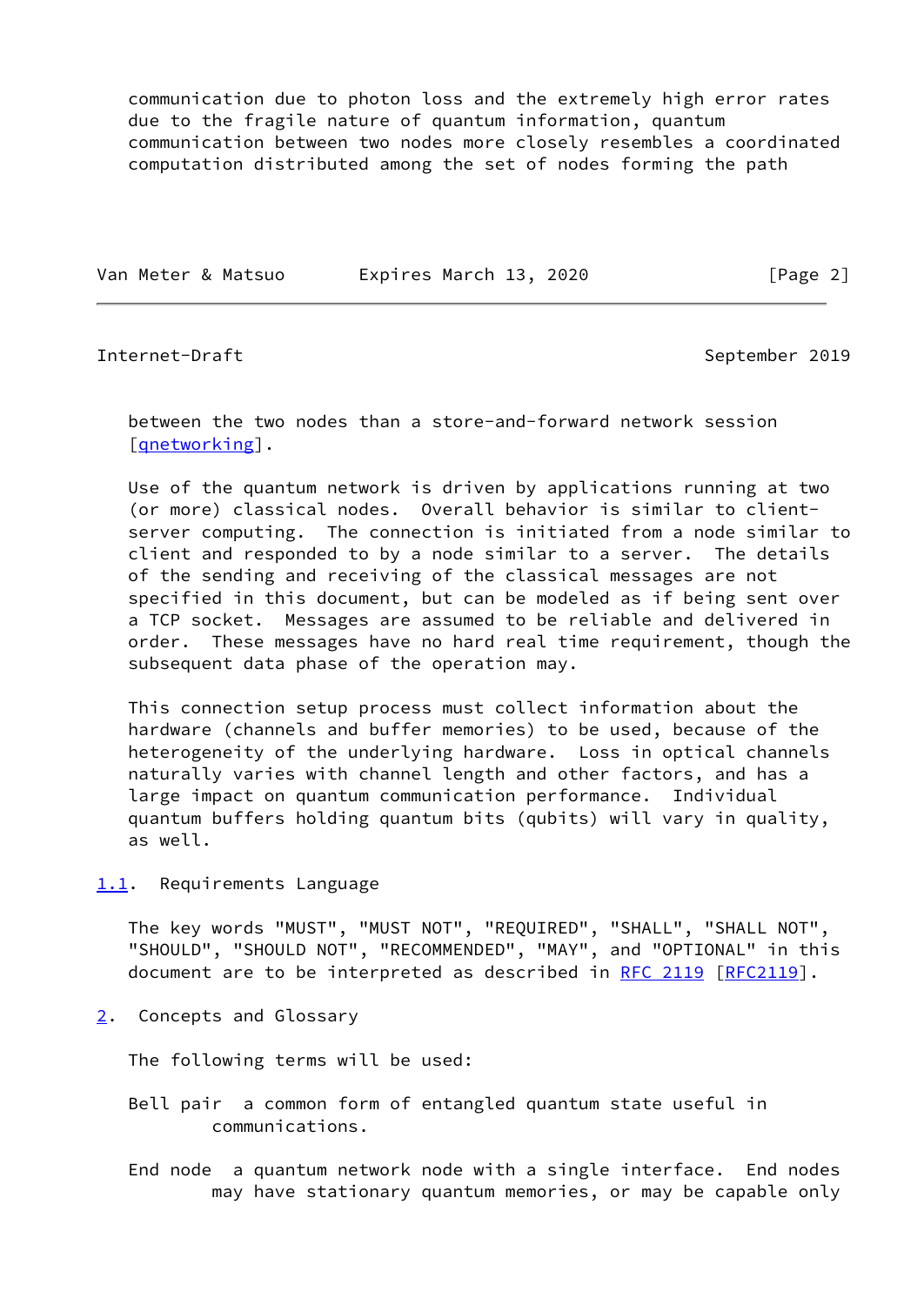of measuring photons; this distinction is beyond the scope of this document.

- Entanglement the condition of a group of qubits (typically two qubits in this document) in a shared state that cannot be described using only real, non-negative, classical probabilities.
- Entanglement Swapping executed at node B splices an entangled state shared with node A to an entangled state shared with node C, creating A-C entanglement and disentangling B from both nodes.

| Van Meter & Matsuo | Expires March 13, 2020 | [Page 3] |
|--------------------|------------------------|----------|
|--------------------|------------------------|----------|

## Internet-Draft September 2019

- Fidelity a measure of the quality of a quantum state; roughly, the probability that the system holds the desired state.
- Initiator the initiator of the classical process of establishing the connection by sending a message toward the Responder.
- Purification an error detection mechanism on quantum states. Typically, one quantum state is used to test the condition of a second state; the first state is destroyed in the process. If the purification fails, it is unknown whether the first or second state was in error, and the second state is discarded as well. If purification succeeds, our confidence in the state is improved.
- QCap an information block describing the quantum capabilities of a particular node and link.
- Qubit a quantum system with two states that can be stored in memory or transmitted through a channel, manipulated in a constrained set of operations, entangled with other qubits, and measured.
- Repeater a quantum network node with two interfaces, typically sitting in the middle of a chain. Repeaters do not require routing functionality, but otherwise have the same capabilities as routers. As spacing between nodes may be required to be as short as ten kilometers, depending on technology, what would be single fiber hops in a classical network will be a long chain of repeaters.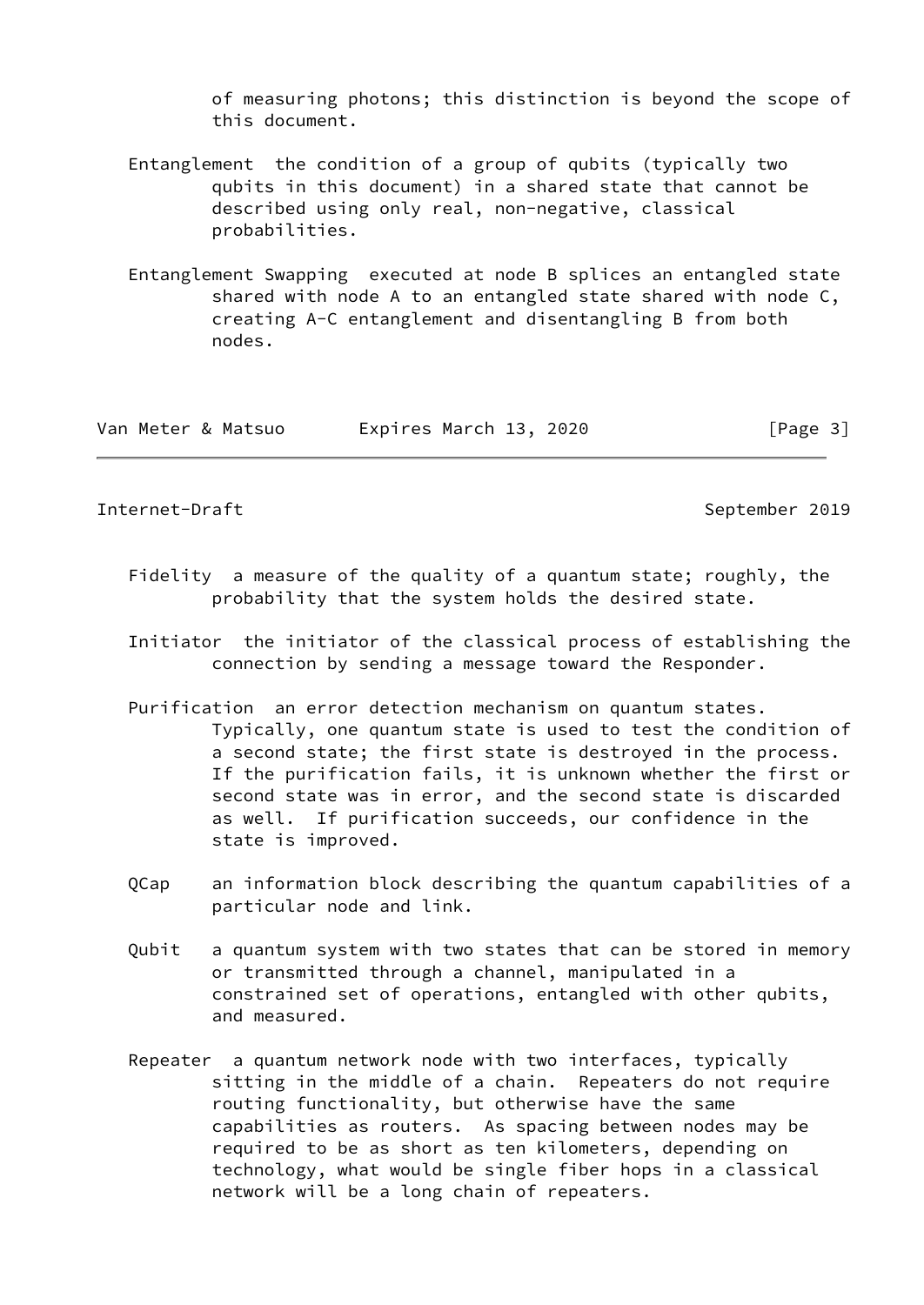- Responder is the classical endpoint of the connection setup process, where the message sent by the Initiator terminates. The Responder creates the RuleSets for all nodes in the path, and commonly will be the smarter node.
- Router a quantum network node with a more than two interfaces, requiring routing capability.
- RuleSet describes the actions that a nodes should take when certain conditions occur. The contents of RuleSets are beyond the scope of this document.

 The terms "source" and "destination" are not appropriate at the connection level in a quantum network, because distributed quantum states are not necessarily used for the unidirectional transfer of information. Therefore, we use Initiator and Responder to designate roles in the connection setup process, but those roles do not not

|  | Van Meter & Matsuo | Expires March 13, 2020 |  | [Page 4] |
|--|--------------------|------------------------|--|----------|
|  |                    |                        |  |          |

## <span id="page-4-1"></span>Internet-Draft September 2019

 necessarily correspond to any asymmetry during the connection lifetime. Source and destination are not appropriate because:

- 1. There may not even be data transferred between nodes; the entanglement might be used for some shared operation that doesn't involve qubits moving back and forth via teleportation. Quantum key distribution (QKD) is an obvious example, where both ends measure the entangled state and destroy it in order to get a classical bit.
- 2. Temporally, operations may not even happen left-to-right along the chain of repeaters, again violating the notion that data is moving.

 "Source" and "destination" may be used to describe the movement of an individual classical message.

 Links are assumed to be point-to-point. Multidrop physical layers are possible, but quantum broadcast or multicast are not directly possible at the physical level, and would have to be emulated.

<span id="page-4-0"></span>[3](#page-4-0). Connection Setup Phases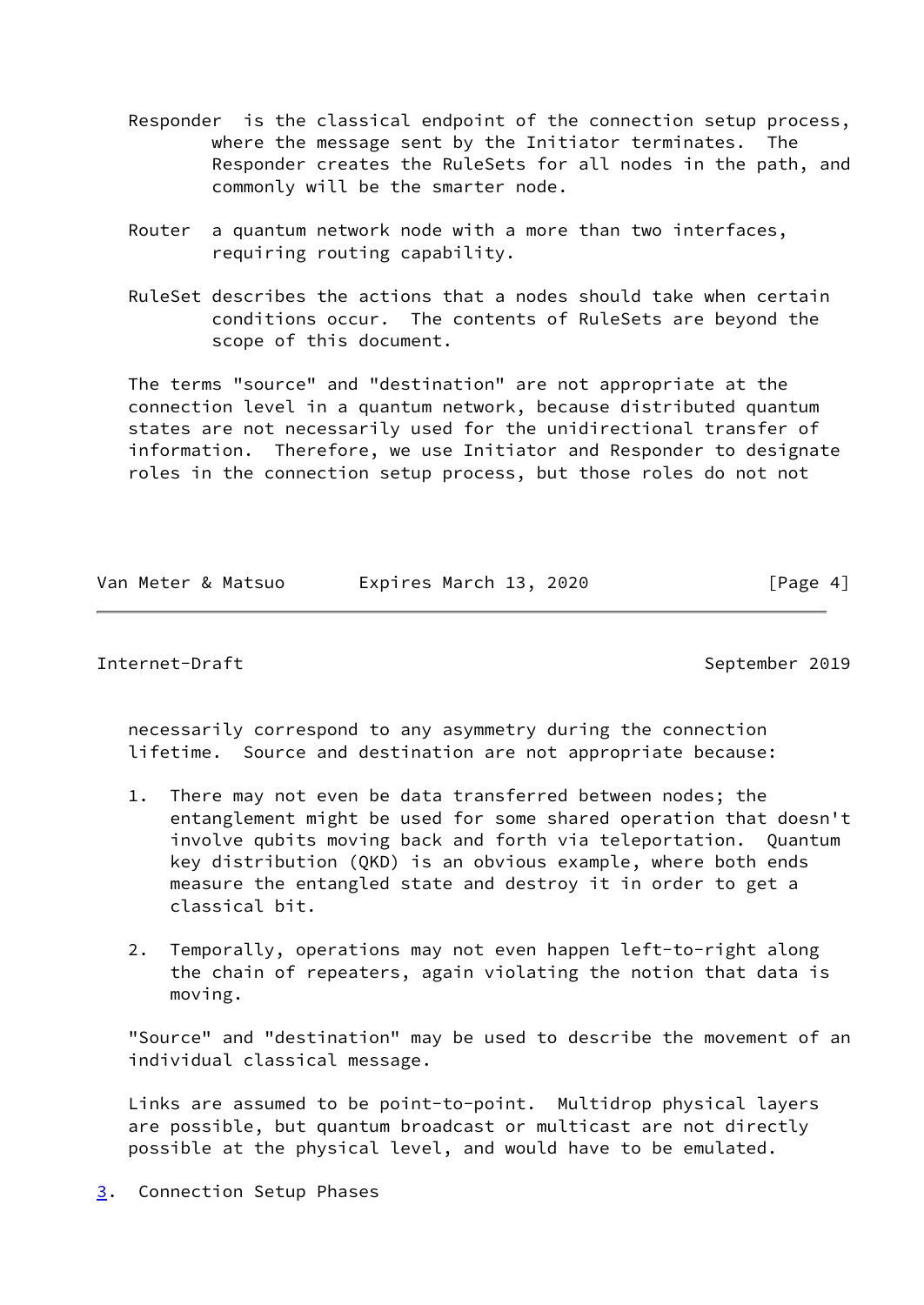## <span id="page-5-0"></span>[3.1](#page-5-0). Short Description of Phases

 The single-network, two-node connection setup procedure consists of three basic phases:

- 1. The outbound request is routed from Initiator to Responder using a standard NextHop-based forwarding table, accumulating information about the path along the way in a stack of QCaps.
- 2. When the request arrives at the Responder, the Responder uses that information to create a complete RuleSet for every node. The RuleSets are assembled into a stack with the nearest node at the top.
- 3. The RuleSets are sent back along the original path, with each node removing its RuleSet from the message (popping the stack), then forwarding the remaining QCaps on until it returns to the Initiator.
- <span id="page-5-1"></span>[3.2](#page-5-1). Rationale for this Architecture

 The outbound pass collects information about the nodes and links, to be used by the Responder to formulate the RuleSets. Why is the information collected in this fashion rather than shared more broadly across the network, e.g. as part of a modified routing protocol such

| Expires March 13, 2020<br>Van Meter & Matsuo | [Page 5] |
|----------------------------------------------|----------|
|----------------------------------------------|----------|

#### <span id="page-5-2"></span>Internet-Draft September 2019

as OSPF [\[RFC2328](https://datatracker.ietf.org/doc/pdf/rfc2328)]? Why does a single node create the RuleSets for all nodes, rather than allowing individual nodes to create their own RuleSets when they see the PathSetupRequest message?

- 1. Because Repeaters may be spaced as closely as every 10km, a full topology for a network listing every Repeater may be excessively large for routing purposes, but such information is needed for building RuleSets.
- 2. The information collected may be substantially larger in volume than simple link costs.
- 3. The information collected and used may be too dynamic for a routing protocol.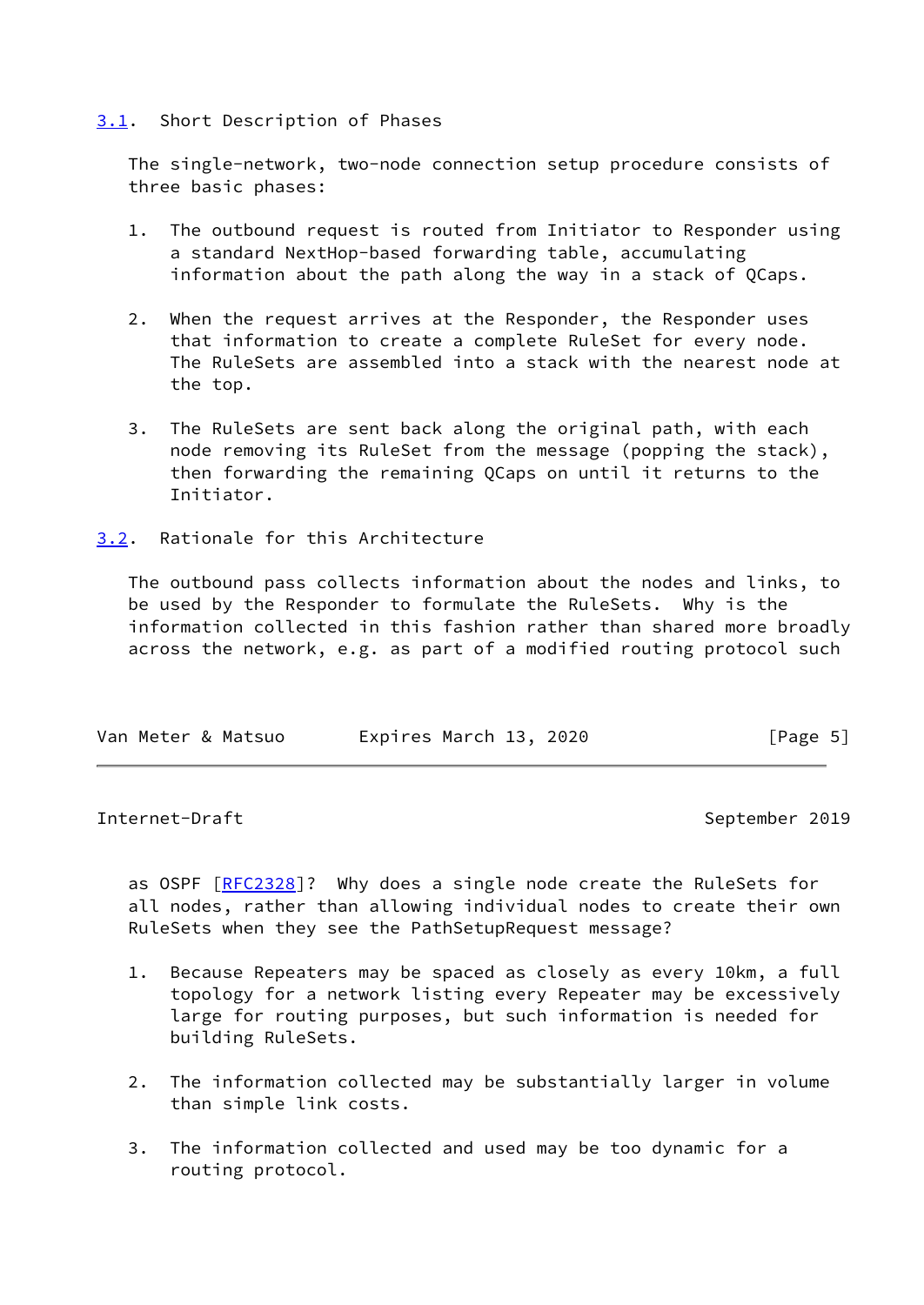- 4. Sharing of this information can be unnecessary when routing is driven by policy decisions rather than technical capabilities.
- 5. Centralization of the RuleSet creation is necessary because all RuleSets must cooperate toward a single goal, and the correct breakdown of responsibility cannot be determined from partial information.
- 6. Centralization of RuleSet creation allows a Responder to upgrade its policies independently and to improve the process if its developers have found better tuning mechanisms. A distributed mechanism would require that all nodes in the path upgrade at the same time to avoid the creation of inconsistent policies, and limit the ability of Responders (often service providers of some sort) to innovate.
- <span id="page-6-0"></span>[4](#page-6-0). Message Contents and Elements

 This section outlines the principal information to be carried in the messages. Detailed packet formats are beyond the scope of this document, and may vary from network to network.

<span id="page-6-1"></span>[4.1](#page-6-1). PathSetupRequest

At minimum, the PathSetupRequest message must contain:

- 1. node addresses for the Initiator and Responder
- 2. the class of service requested [[qiroadmap\]](#page-12-4)
- 3. minimum performance parameters (fidelity and throughput)

| Van Meter & Matsuo | Expires March 13, 2020 |
|--------------------|------------------------|
|--------------------|------------------------|

# $[Page 6]$

#### <span id="page-6-3"></span>Internet-Draft September 2019

## <span id="page-6-2"></span>[4.2](#page-6-2). Quantum Capabilities (QCap)

 A QCap (quantum capabilities) block to be added to the stack in the PathSetupRequest message describes the functions, performance and quality of the node and link. This may include:

1. the fidelity of Bell pairs created by the quantum channel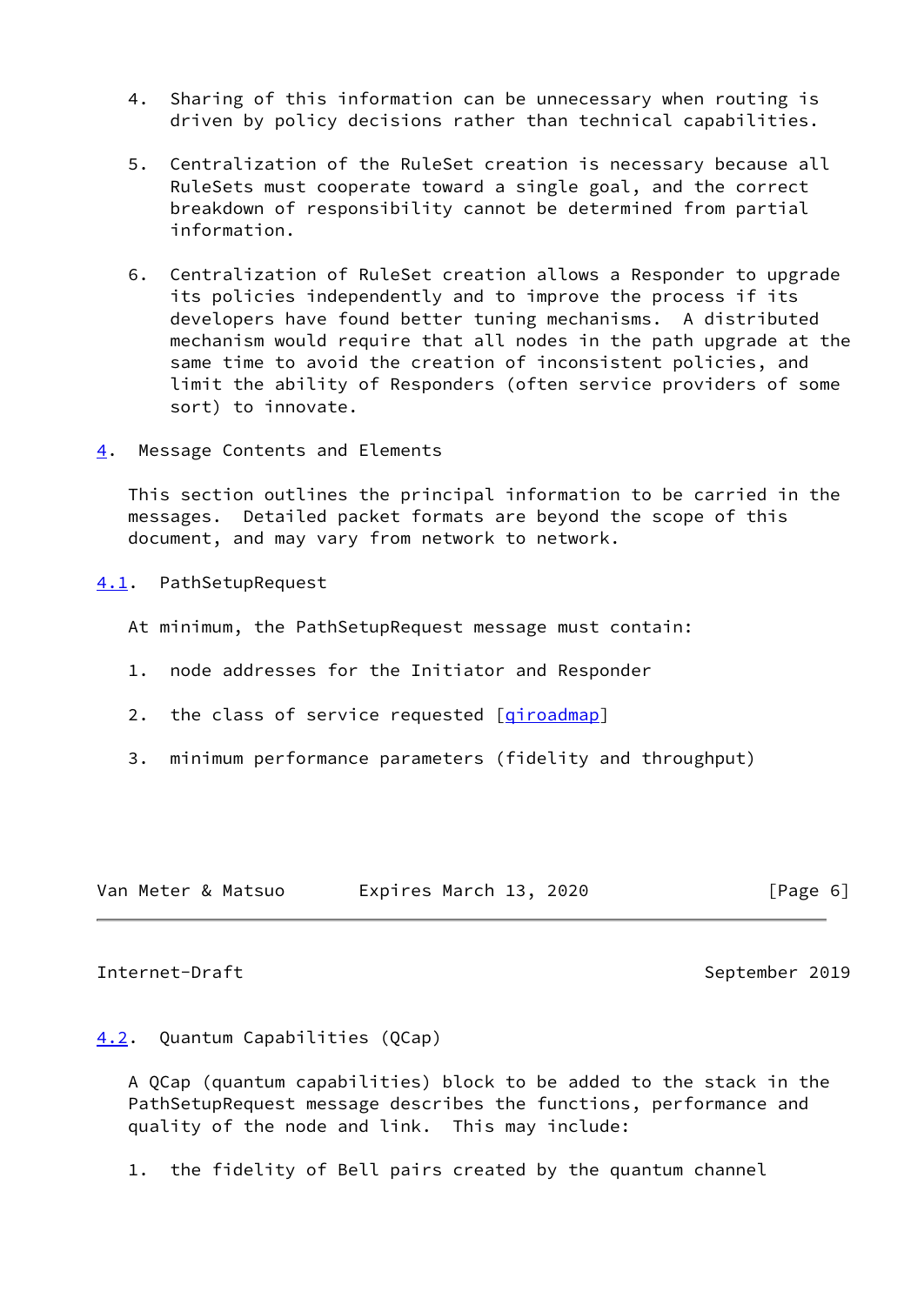- 2. the fidelity of local operations performed by the node for purification or entanglement swapping
- 3. the rate at which entanglement can be created (Bell pairs per second)

The details of the required information may differ between networks. A standardized form of this information for sharing between networks will be used for internetworking operation.

# <span id="page-7-0"></span>[4.3](#page-7-0). RuleSets

 A RuleSet block in the stack in the PathSetupResponse message describes the rules to be executed at each node. A rule consists of a Condition clause and an Action clause. A Condition clause lists the existence of particular entangled states, or the reception of particular messages. The Action clause describes the actions of purification, entanglement swapping, or even discarding an entangled state, as appropriate. The details are beyond the scope of this document.

 In order to implement multiplexing schemes (e.g. buffer-space multiplexing, time-division multiplexing, or statistical multiplexing) based on the RuleSet-based network architecture, a RuleSet may include descriptors that define the usable resources for each link involved in that specific connection.

 If a link carries only a single connection, all resources available may be fully assigned to that single connection to maximize the throughput. However, a link may receive a second RuleSet generated for a new connection. In that case, the nodes must be able to correctly update and reassign the available resources. Further details of the resource reservation and reclamation process are beyond the scope of this document.

<span id="page-7-1"></span>[5](#page-7-1). Processing the SetupRequest

Van Meter & Matsuo [Page 7]

## <span id="page-7-3"></span>Internet-Draft September 2019

<span id="page-7-2"></span>[5.1](#page-7-2). Initiating a Connection Setup Request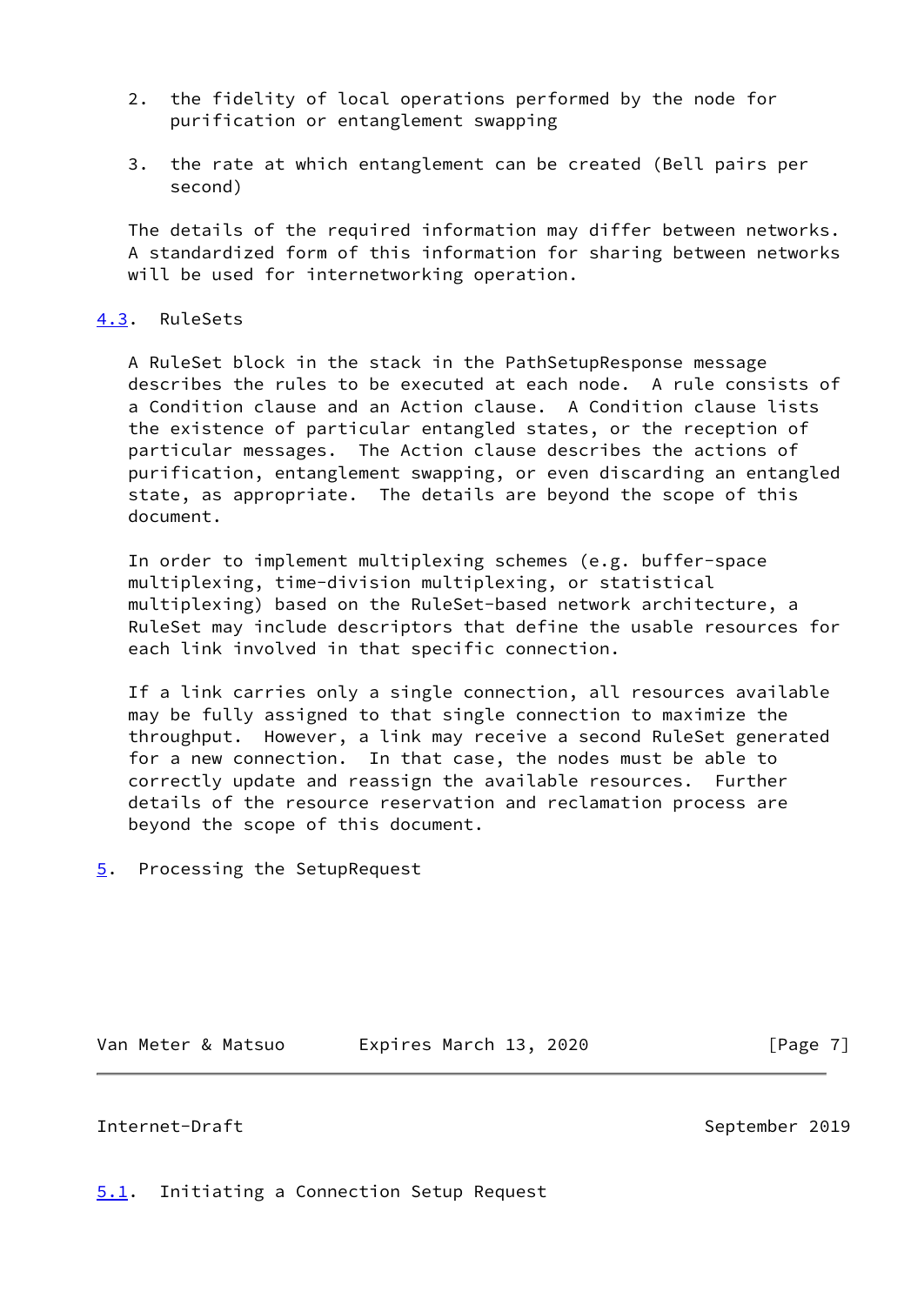An Initiator, driven by an application request for quantum network services between itself and the Responder, builds the PathSetupRequest, populates the first QCap block, selects the next hop, and sends the request. Note that there is no need for either the Initiator or the Responder to know the entire network topology, only be able to select a next hop appropriately. The details of the routing are beyond the scope of this document.

# <span id="page-8-0"></span>[5.2](#page-8-0). Outbound Processing

 Creation of the RuleSets requires knowledge of the number of nodes involved. A quantum node adds its own address when receiving the request packet, before sending to the next node. The stack size indicates how many nodes are involved. Additionally, the RuleSet creator may require information regarding links between nodes along the path  $-$  e.g. to be used when optimizing the order of entanglement swapping.

 The pseudocode below outlines the processing on receipt of the PathSetupRequest message.

```
 procedure ProcessFlatPathSetupRequest(Msg)
     Msg.HopStack.Push(MyHopInfo)
     if (MyAddr != Msg.ConnSpec.Responder)
         // Process and forward
         NextQuantumHop = GetNextQuantumHop(Msg.ConnSpec.Responder)
         LinkInfo = GetLinkInfo(NextQuantumHop)
         Msg.HopStack.Push(LinkInfo)
         Forward(NextQuantumHop,Msg)
     else
         // have reached the far end, need to build RuleSets
         // for everybody, then return
         ReturnMsg = ProcessFlatPath(Msg)
         MyRuleSet = ReturnMsg.RuleSetStack.Pop()
         InstallRuleSet(MyRuleSet)
         NextQuantumHop = ReturnMsg.RuleSetStack.Top.Addr
         Forward(NextQuantumHop,Msg)
     endif
 endprocedure
```
 Note that although we use the term "NextQuantumHop" here, that refers to a neighboring quantum node, and does not imply that the classical node's neighbor is necessarily the same; it could, in theory, pass through multiple nodes to get there.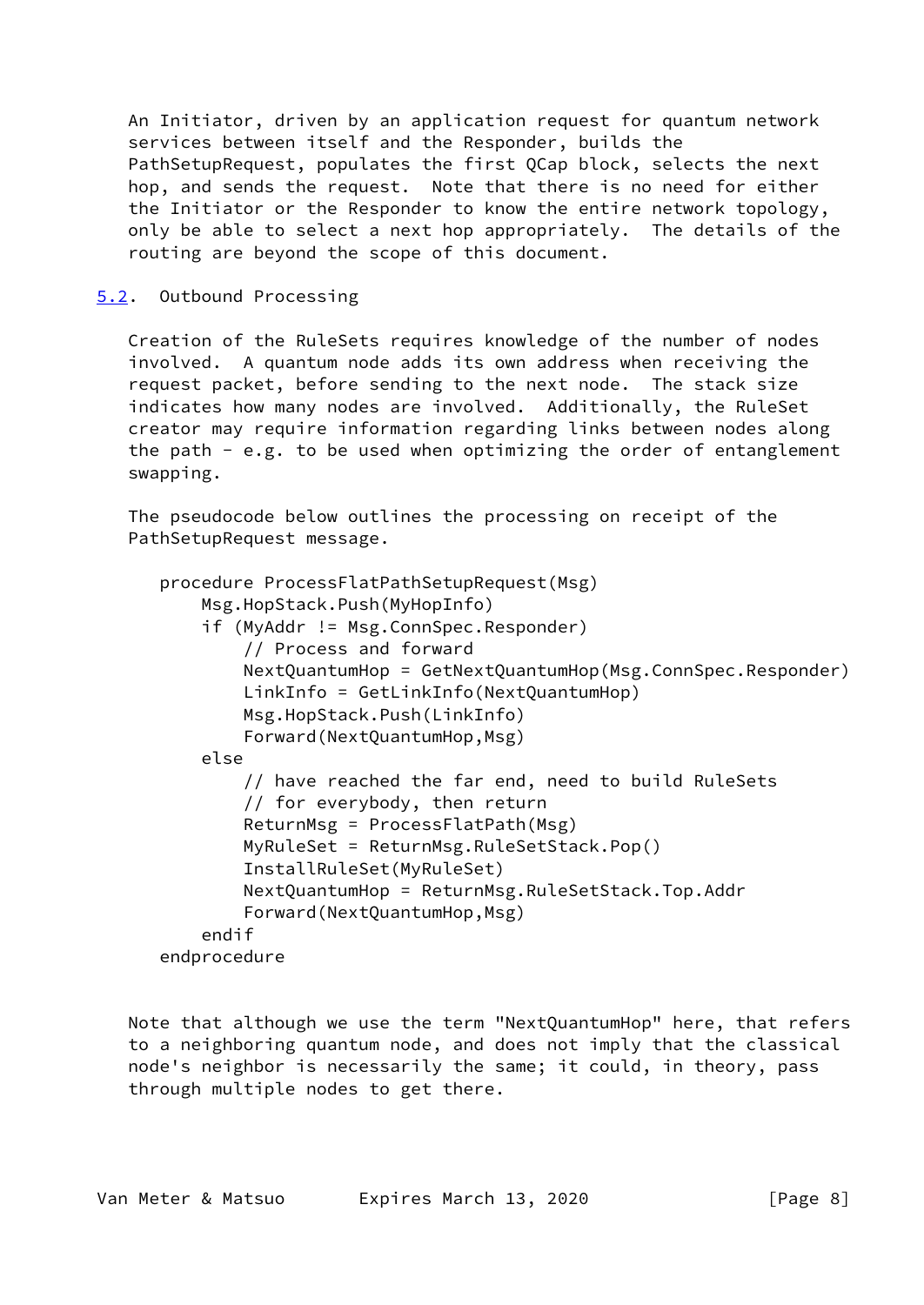## <span id="page-9-1"></span>Internet-Draft September 2019

<span id="page-9-0"></span>[5.3](#page-9-0). Responder Processing

 The Responder accepts the final PathSetupRequest message with the complete stack of information about node capabilities and links, and builds a corresponding stack of RuleSets, one per node in the path. The Responder's processing is outlined in the "then" clause of the pseudocode above. The details of this creation process are beyond the scope of this document, and may be kept secret from other nodes in the path.

<span id="page-9-2"></span>[5.4](#page-9-2). Return Processing

 The pseudocode below outlines the processing on receipt of the PathSetupReturn message.

| procedure ProcessFlatPathSetupReturn(Msg)        |  |
|--------------------------------------------------|--|
| MyRuleSet = ReturnMsg.RuleSetStack.Pop()         |  |
| InstallRuleSet(MyRuleSet)                        |  |
| If (ReturnMsg.RuleSetStack.Size != 0)            |  |
| NextQuantumHop = ReturnMsg.RuleSetStack.Top.Addr |  |
| Forward (NextQuantumHop, Msg)                    |  |
| endif                                            |  |
| endprocedure                                     |  |
|                                                  |  |

 The RuleSetStack should only be empty after the Initiator node of the original request removes its RuleSet, so this should be followed by activating the connection.

<span id="page-9-3"></span>[6](#page-9-3). Rejection and Robustness of the Setup Process

<span id="page-9-4"></span>[6.1](#page-9-4). Rejection by a Repeater or Router

 A repeater or router that receives a PathSetupRequest may reject the request if it has no quantum communication resources available. It should not reject the request simply because it believes the requirements of the request (fidelity or rate) to be difficult to fulfill; that responsibility lies with the Responder.

 When a node rejects the PathSetupRequest, it shall inform the other nodes along the portion of the path that have already received the PathSetupRequest by creating a PathSetupResponse message with an error code that indicates failure and sending that message to the node on the top of the stack. As with a successful PathSetupResponse, the list of nodes to which the message must be sent is created as a stack. Other than the addresses and the error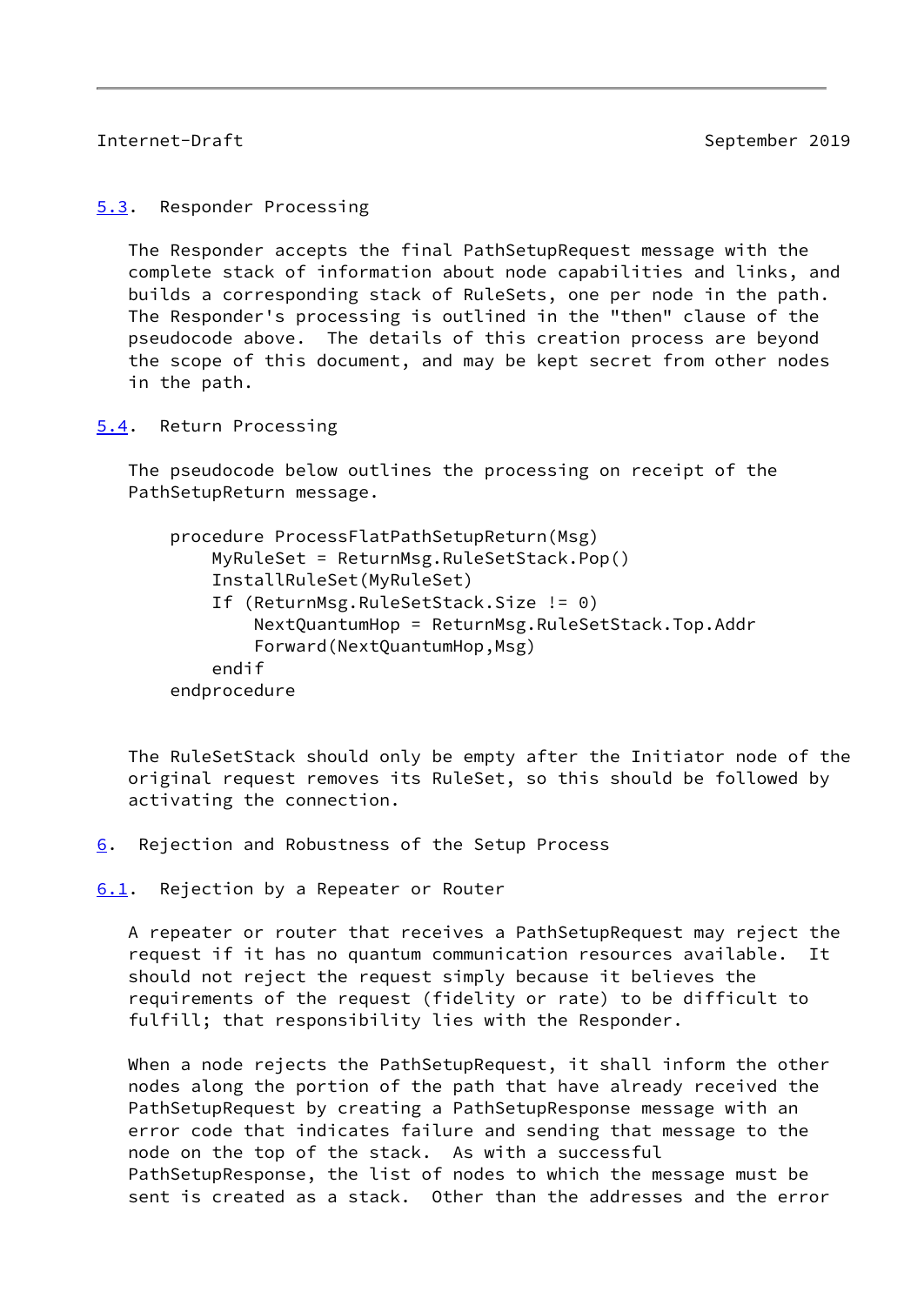code, the message may be empty; no RuleSets are required. The

|  |  |  | Van Meter & Matsuo | Expires March 13, 2020 |  |  |  | [Page 9] |  |  |
|--|--|--|--------------------|------------------------|--|--|--|----------|--|--|
|--|--|--|--------------------|------------------------|--|--|--|----------|--|--|

<span id="page-10-1"></span>Internet-Draft September 2019

 message is then iteratively returned, with each node popping its own address and forwarding to the next.

<span id="page-10-0"></span>[6.2](#page-10-0). Rejection by a Responder

A Responder may reject a PathSetupRequest for any reason:

- 1. As with any classical system, it may simply choose to reject the request for any service-related reason, such as security, licensing, etc.
- 2. It may determine that the request cannot be fulfilled with the resources offered by nodes in the path.

 When a node rejects the PathSetupRequest, it shall inform the other nodes along the path by creating a PathSetupReturn message with an error code that indicates failure and sending that message to the node on the top of the stack. As with a successful PathSetupResponse, the list of nodes to which the message must be sent is created as a stack. Other than the addresses and the error code, the message may be empty; no RuleSets are required. The message is then iteratively returned, with each node popping its own address and forwarding to the next.

## <span id="page-10-2"></span>[6.3](#page-10-2). Robustness

 As the rate of connection initiation increases, competition for resources will also increase. A soft reservation mechanism that temporarily allocates resources in the anticipation of reception of a RuleSet may be used, with the reservation timing out and resources being released if no RuleSet arrives within a certain period. Specification of this mechanism is beyond the scope of this document.

 Deeper integration of routing with real-time availability of resources is beyond the scope of this document.

# <span id="page-10-3"></span>[7](#page-10-3). Contributors

Besides the authors, Luciano Aparicio, Clement Durand, Dominic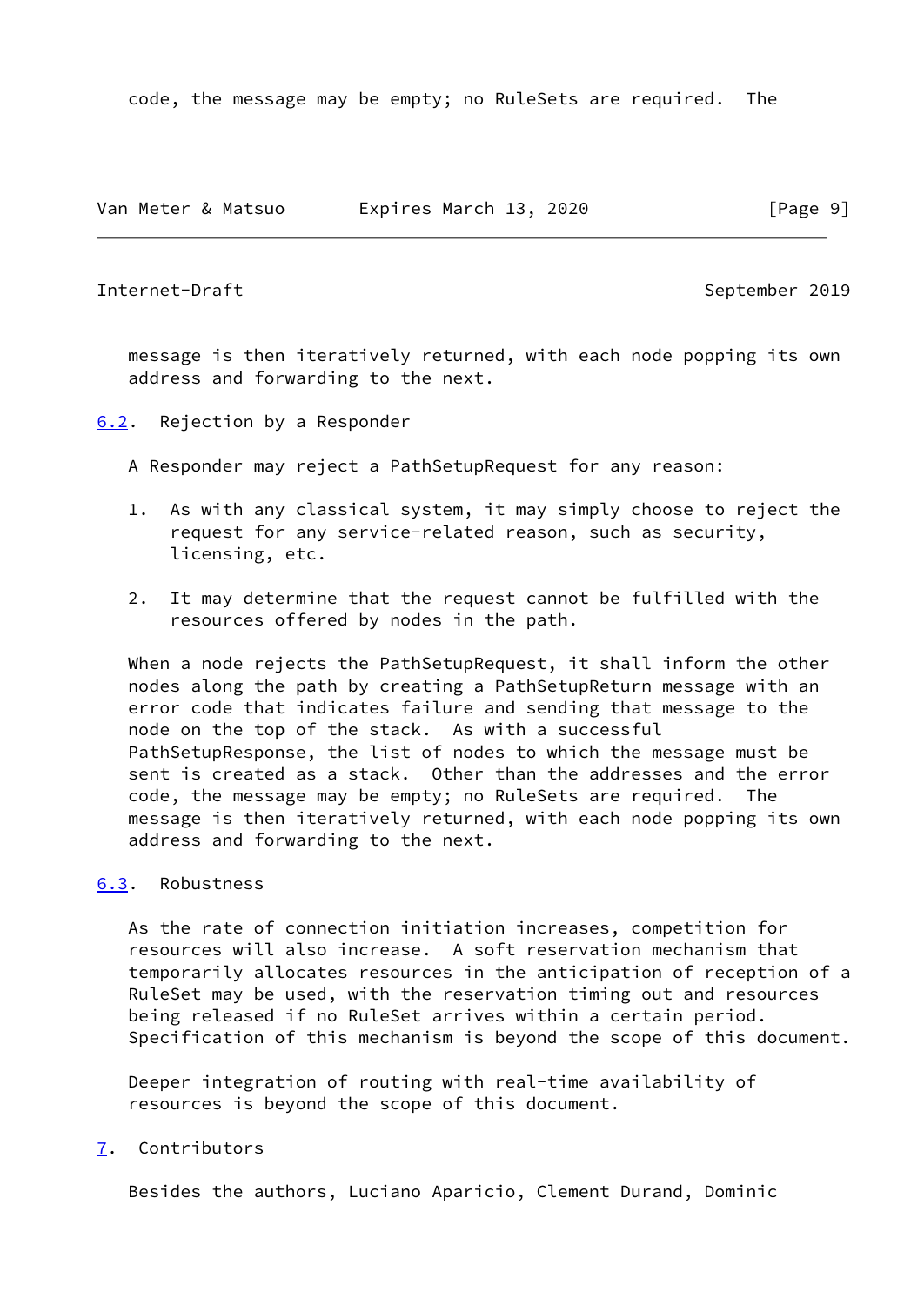Horsman, Shota Nagayama, Takahiko Satoh, Shigeya Suzuki, Amin Taherkhani, and Joe Touch have made substantial contributions to the network architecture and the concepts described here.

 We also thank Chia-Hung Chien, Kaori Ishizaki, Bill Munro, Kae Nemoto, Takafumi Oka, Shinnosuke Ozawa, and Thaddeus Ladd.

 Comments by Wojciech Kozlowski, Gyananjay Rai and Patrick Gelard are reflected in this draft.

| Van Meter & Matsuo | Expires March 13, 2020 | [Page 10] |
|--------------------|------------------------|-----------|
|--------------------|------------------------|-----------|

## <span id="page-11-1"></span>Internet-Draft September 2019

<span id="page-11-0"></span>[8](#page-11-0). IANA Considerations

This memo includes no request to IANA.

<span id="page-11-2"></span>[9](#page-11-2). Security Considerations

Security implications of this entire process are extensive.

 To minimize the probability of tampering, each information block added to the request on the outbound leg should be signed by the node adding the block.

 Each information block describes hardware configuration, and therefore inherently leaks information about the network topology and condition. This document addresses only connection setup within a single network. Internetwork connection setup will require mechanisms to limit the leaking of sensitive network information across organizational boundaries.

 Likewise, each RuleSet should be signed to prevent tampering during the PathSetupResponse phase.

 Both the Request and Response phase may be encrypted using appropriate public key mechanisms.

 It is also known that quantum networks may be vulnerable to attacks not possible in classical networks. These concerns are beyond the scope of this document.

## <span id="page-11-3"></span>[10.](#page-11-3) References

<span id="page-11-4"></span>[10.1](#page-11-4). Normative References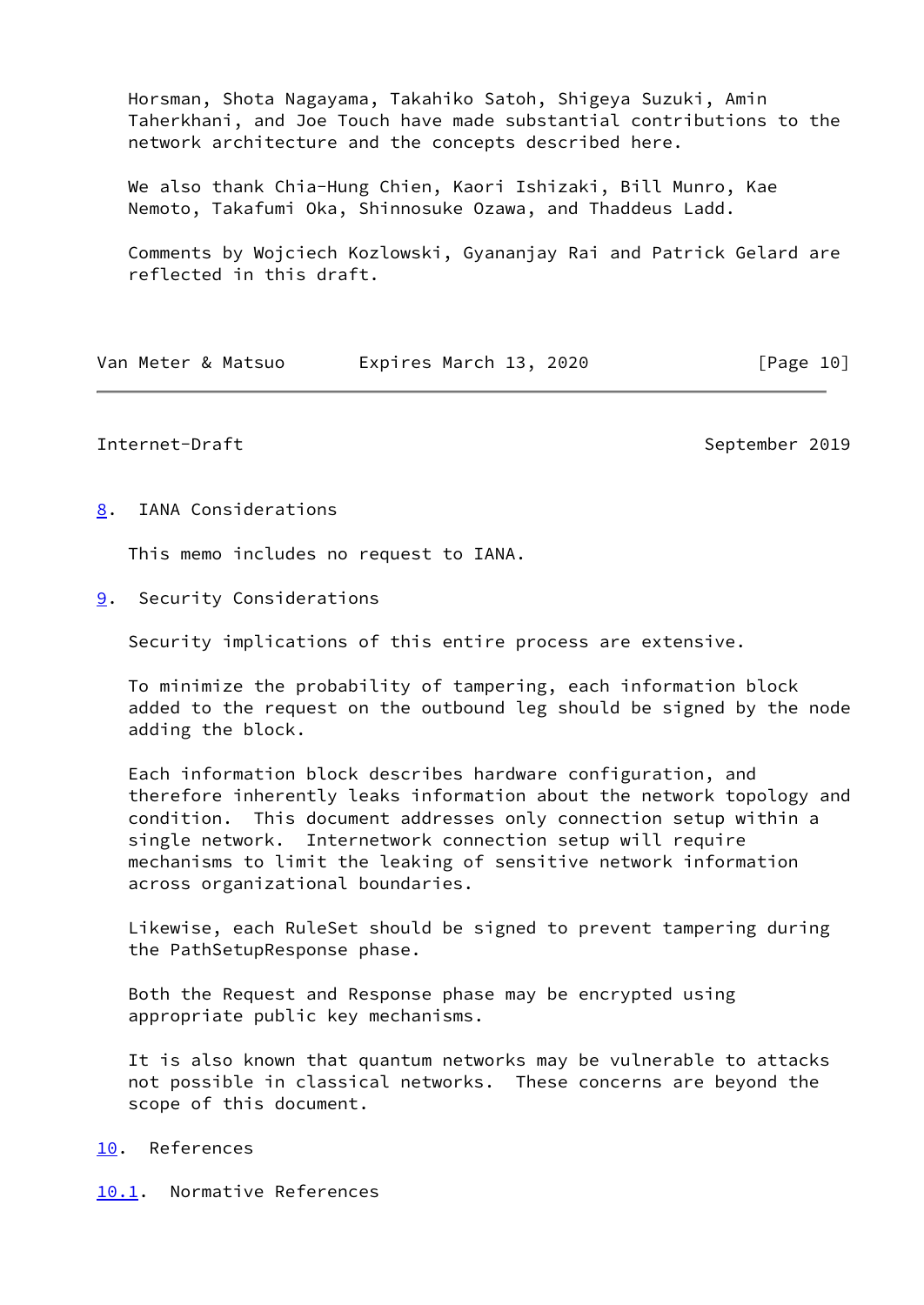[RFC2119] Bradner, S., "Key words for use in RFCs to Indicate Requirement Levels", [BCP 14](https://datatracker.ietf.org/doc/pdf/bcp14), [RFC 2119](https://datatracker.ietf.org/doc/pdf/rfc2119), DOI 10.17487/RFC2119, March 1997, <[https://www.rfc-editor.org/info/rfc2119>](https://www.rfc-editor.org/info/rfc2119).

<span id="page-12-0"></span>[10.2](#page-12-0). Informative References

<span id="page-12-4"></span>[qiroadmap]

 Wehner, S., Elkouss, D., and R. Hanson, "Quantum internet: A vision for the road ahead", Science 362, 2018.

<span id="page-12-3"></span>[qnetworking]

Van Meter, R., "Quantum Networking", Wiley-iSTE , 2014.

| Van Meter & Matsuo | Expires March 13, 2020 | [Page 11] |
|--------------------|------------------------|-----------|
|--------------------|------------------------|-----------|

<span id="page-12-1"></span>Internet-Draft September 2019

- [RFC2328] Moy, J., "OSPF Version 2", STD 54, [RFC 2328](https://datatracker.ietf.org/doc/pdf/rfc2328), DOI 10.17487/RFC2328, April 1998, <[https://www.rfc-editor.org/info/rfc2328>](https://www.rfc-editor.org/info/rfc2328).
- <span id="page-12-2"></span> [theqi] Kimble, J., "The Quantum Internet", Nature 453, 1023-1030, 2008.

Authors' Addresses

 Rodney Van Meter Keio University 5322 Endo Fujisawa, Kanagawa 252-0882 JP Phone: +81-46-649-3529

Email: rdv@sfc.wide.ad.jp

 Takaaki Matsuo Keio University 5322 Endo Fujisawa, Kanagawa 252-0882 JP